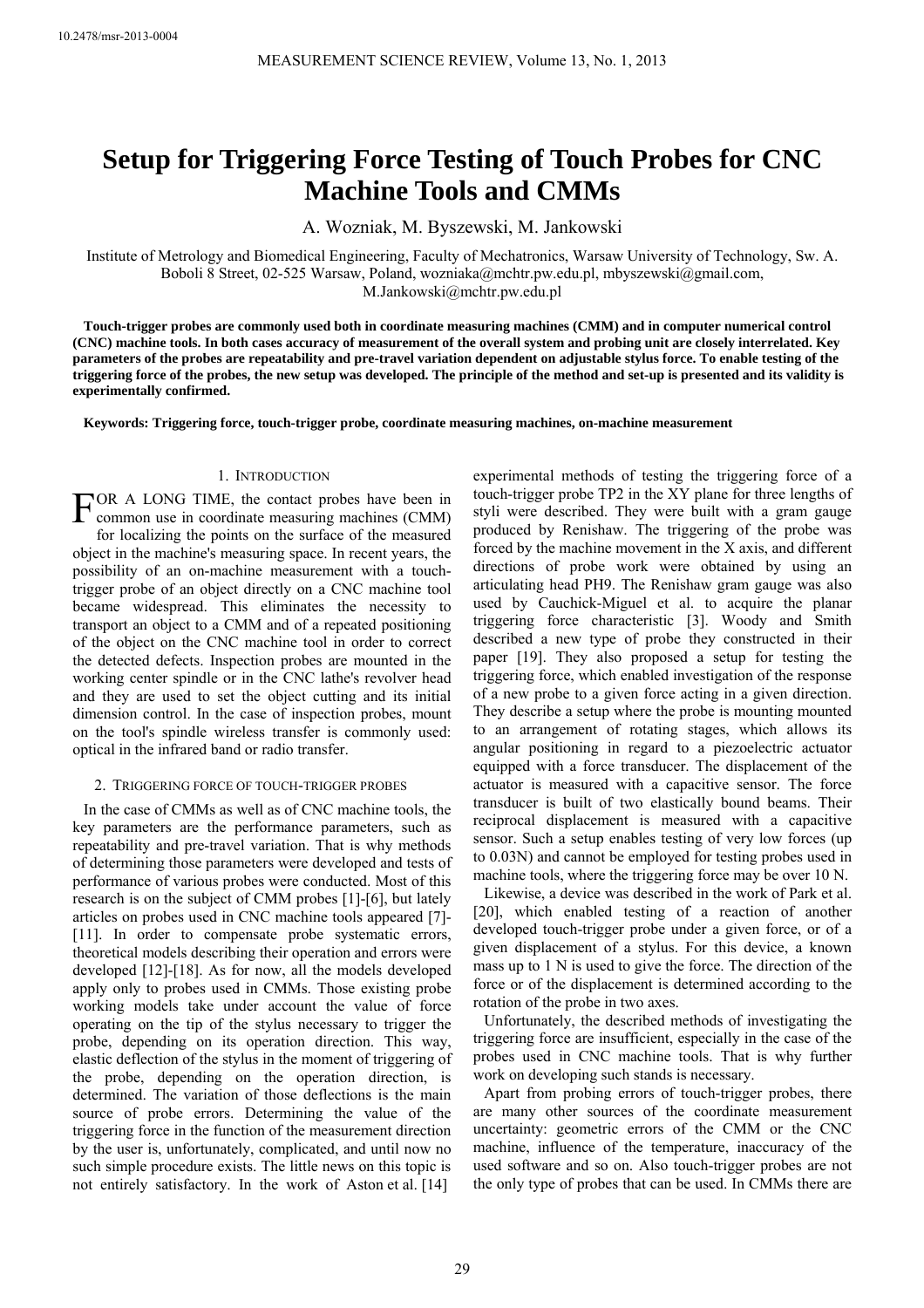widely used scanning probes. These probes not only detect the contact of the stylus tip with the measured surface, but also continuously measure the displacement of the stylus tip, so the scanning (measurement without breaking contact between the stylus tip and the measured surface) is possible. This type of measurement is faster than measurement with touch-trigger probes, but the results are affected by dynamic errors of the machine. The above mentioned issues were described in [21-24].

The use of scanning probes is not popular in CNC machines, but it may change in the future.

The developed setup enables testing of the triggering force in most types of touch-trigger probes used in CNC machine tools as well as in CMMs. The constructions, as well as examples of results obtained with this setup are presented in the article.

#### 3. NEW SETUP FOR TESTING THE TRIGGERING FORCE

A diagram of the setup is presented in Fig.1, and its mechanical portion is presented in Fig.2.

A (1) FSG series Honeywell force sensor of a range between 0 to 14.7 N was used for the setup construction. The sensor is moved by a piezoelectric actuator (3) of a 90 µm stroke movement range. The other units are: force measurement control unit, displacement measurement control unit, probe and actuator positioning units and the probe interface unit. The force measurement sensor does not touch the tip of the probe (2) before the measurement. The measurement starts by resetting the force sensor's indication in the given position. Next, the piezoelectric actuator (3) is moved towards the probe's stylus tip, which results in the touching of the force sensor with the stylus tip, and, afterwards, the styli's tilt and the triggering of the probe. The value of the force operating on the sensor while it triggers the probe is recorded and transferred to the PC. The PC is used to control the measurement and to acquire data. To minimize the effect of environmental disturbances on the measurements result, the measurement signal emitted by the force sensor is amplified by the unit (4), situated near the sensor. The sensor's working direction can be set by rotating the probe around its axis, and by rotating the piezoelectric actuator around the axis perpendicular to the probe's axis. The probe fixing and positioning unit as well as the piezoelectric actuator fixing and positioning unit also enable moving those elements along their axes. This enables placing the stylus tip in the piezoelectric actuator's axis and ensures the distance between the force sensor in its initial position and the stylus tip is correct.



Fig.1. A scheme of the measurement setup



Fig.2. Mechanical portion for testing the probe triggering force:  $1 -$  force sensor,  $2 -$  the probe,  $3 -$  piezoelectric actuator, 4 – measurement signal amplifying unit, 5 – probe fixing and angular positioning unit, 6 – piezoelectric actuator fixing and angular positioning unit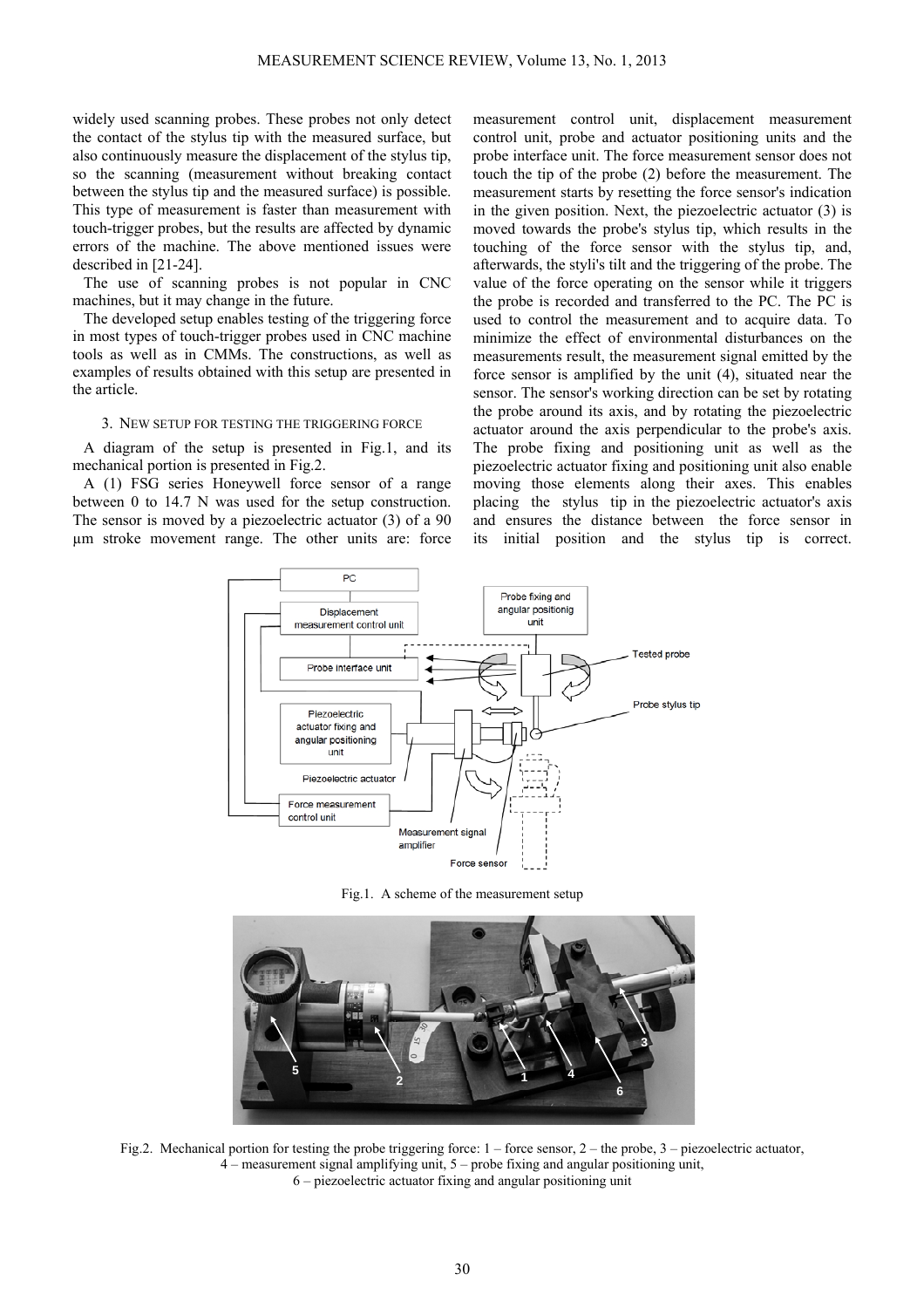### 4. CALIBRATION OF THE SETUP AND DETERMINATION OF THE MEASUREMENT UNCERTAINTY

The setup was calibrated with M1 test weights, mass ranging from 5 g to 500 g. The maximum permissible mass error for this class of weights ranging to 500 g is  $\pm 0.025$  g, and therefore much inferior to the setup's resolution which is 1 g. 50 measurements were run for each weight. Afterwards, a linear regression equation was determined. This equation describes the dependence between the weight acting on the sensor and the sensor's indication. The obtained parameter  $R<sup>2</sup>$ , which describes the level of conformity with the linear model, is 0.998.

The results obtained during calibration are shown in Fig.3.



Fig.3. Results obtained during the force sensor calibration.

The results confirm the linear characteristic of the post's indications. No systematic errors occurred. That is why the estimate of the force measurement uncertainty was based on the indication spread.

To obtain it, the distribution of the results obtained during calibration for each load level was tested. Statistical tests show that on the confidence level of 95% we can reject the hypothesis that it is the result of normal distribution. That is why the value of range R was used as the value of the result dispersion. The maximum value of the range R shown by the post during calibration is 0.68 N.

Therefore, the standard force measurement uncertainty  $u(F)$  is:

$$
u(F) = \frac{R}{2\sqrt{3}} = 0.2 N
$$
 (1)

Assuming a coverage factor of  $k = 2$  we obtain the expanded uncertainty of the force measurement  $U(F) = 0.4$ N.

The influence of random errors can be reduced by performing a series of n measurements and calculating an average of obtained results. Therefore:

$$
U(\overline{F}) = \frac{U(F)}{\sqrt{n}}\tag{2}
$$

Hence, for the series of 50 measurements the measurement uncertainty is 0.06 N. During the calibrating, the largest deviation of the average force value from the given force value was not higher than 0.1 N.

#### 5. RESULTS OF TESTING THE PROBE TRIGGERING FORCE

To demonstrate the measurement possibilities of the proposed setup, tests of spatial characteristics of force were run on two types of probes: the TP6 and the OMP40-2 probe. The TP6 probe is a kinematic probe used in CMMs. The OMP40-2 with an OMI interface is a probe designated for CNC machine tools. A test of the triggering force for the azimuth angles α ranging from  $0^\circ$  to 350° with a step of 10°, and for the latitude angles  $\beta$  0° to 90° with a step of 15° was performed. For each measuring direction a series of 50 measurements was held. In Figs.4 and 5 spatial diagrams of an average triggering force for each direction, respectively for the TP6 and OMP40-2 probes are shown. In order to compare the results, the diagrams were presented in the same scale. As expected, the triggering force values for the OMP40-2 probe are superior to the respective values for the TP6 probe. For both examined probes, the triggering force is the greatest in axial direction (2.48 for the TP6 probe and 5.89 N for the OMP-40-2 probe, respectively). That is because this and similar directions of the triggering of the probe requires translation, instead of tilting, of a movable element of the transducer. For all the other tested work directions and for both tested probes the radial element of the triggering force is only slightly dependent of the latitude angle β, but as this angle increases, the axial element of the triggering force increases too. This is because the radial element of the force acting on the stylus tip has larger impact on the torque causing the tilt of the movable element of the kinematic transducer, as the length of its lever arm is superior to the length of the lever arm of the axial component of the force.



Fig.4. Spatial diagram of the triggering force for the TP6 probe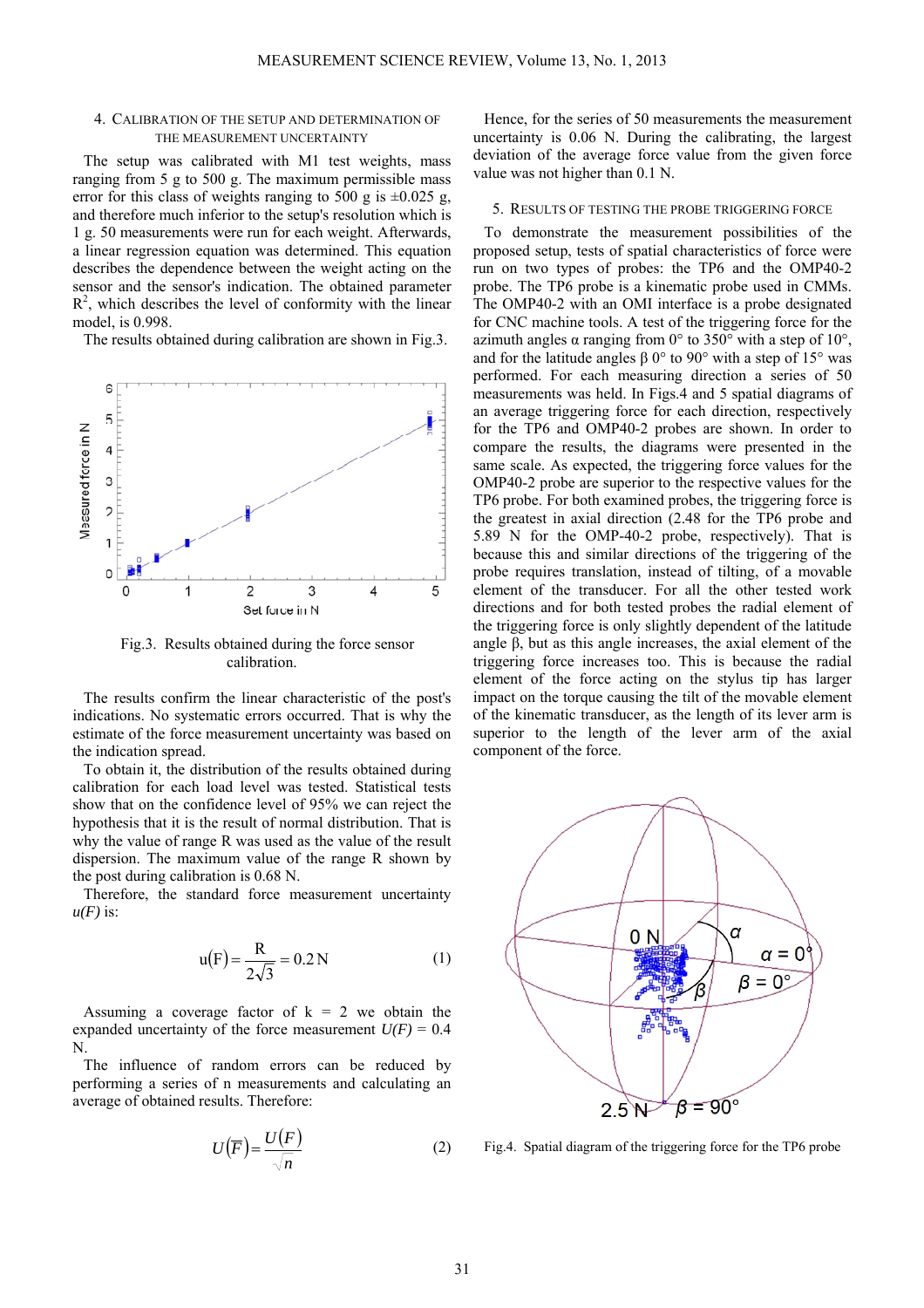

Fig.5. Spatial diagram of the triggering force for the OMP40-2 probe. The value of the triggering probe for the axial direction, which is 5.89 N, is not shown on the diagram



Fig.6. The diagram of the average triggering force for the TP6 probe

The two-dimensional diagrams of the average triggering force for each β angle, for TP6 and OMP40-2 probes, respectively, are shown in Fig.6 and Fig.7.The force value of triggering for the axial direction is not shown in those diagrams. Because of the differences in the triggering force values for the tested probes, the diagrams are shown in different scales.

The obtained results show that for small latitude angles the characteristics of the triggering force have a triangular shape. This remains in accordance with theoretical models, according to which triggering of the probe is in most cases caused by the rotation of the movable element of the kinematic transducer around the axis containing two fulcrums. In such a case, the only important component of the force is the component situated in the plane perpendicular to the abovementioned axis. The lowest

average triggering force value determined for the TP6 probe is 0.26 N. Hence, the measurement uncertainty of the force for all the directions of the probe work is not at least five times inferior to the investigated value.



Fig.7. The diagram of the average triggering force for the OMP40-2 probe

In case of the OMP40-2 probe, the minimal determined average triggering force value is 0.44 N, and therefore the measurement uncertainty is 5 times inferior to the lowest investigated force value. The triggering force value increases with the latitude angle value.

The larger is the latitude angle, the larger is the triggering force. This is because, as it was written above, the length of the lever arm of the radial component of the force component is superior to the length of the lever arm of the axial component of the force.

#### 5. CONCLUSIONS

The article presents the idea and the principle of operation of a new setup for testing the spatial characteristics of the triggering force of the touch-trigger probes used in CMMs and CNC machine tools. The setup was calibrated. The expanded measurement uncertainty for a single measurement of the triggering force is 0.4 N. A measurement uncertainty of an average triggering force for a series of 50 measurements is 0.06 N. The validity of the setup was tested both for a TP6 probe used in CMMs, and for an OMP40-2 probe used in CNC machine tools. Spatial characteristics were obtained. A quality evaluation shows that their shape is in accordance with the expectations derived from the existing theoretical models. This confirms the setup's utility for users as well as for producers of probes used in CMMs and CNC machine tools.

We suspect that improving the setup electronics, for example ensuring more stable power voltage, would improve the setup accuracy. Also, automation of the probe and piezotranslator rotations would allow executing measurements much quicker. Thus, future works are necessary.